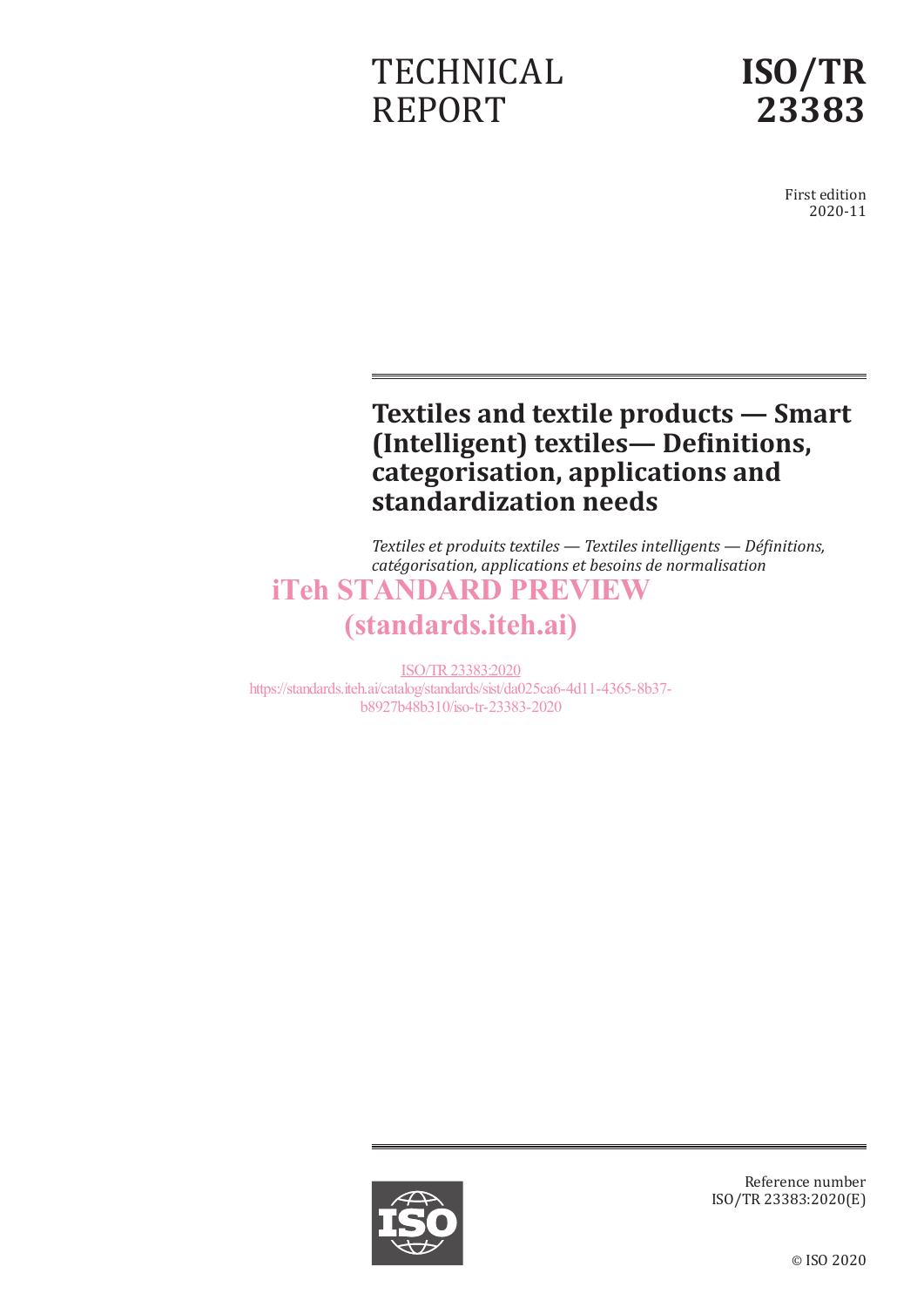## iTeh STANDARD PREVIEW (standards.iteh.ai)

ISO/TR23383:2020 https://standards.iteh.ai/catalog/standards/sist/da025ca6-4d11-4365-8b37 b8927b48b310/iso-tr-23383-2020



## **COPYRIGHT PROTECTED DOCUMENT**

#### © ISO 2020

All rights reserved. Unless otherwise specified, or required in the context of its implementation, no part of this publication may be reproduced or utilized otherwise in any form or by any means, electronic or mechanical, including photocopying, or posting on the internet or an intranet, without prior written permission. Permission can be requested from either ISO at the address below or ISO's member body in the country of the requester.

ISO copyright office CP 401 • Ch. de Blandonnet 8 CH-1214 Vernier, Geneva Phone: +41 22 749 01 11 Email: copyright@iso.org Website: www.iso.org Published in Switzerland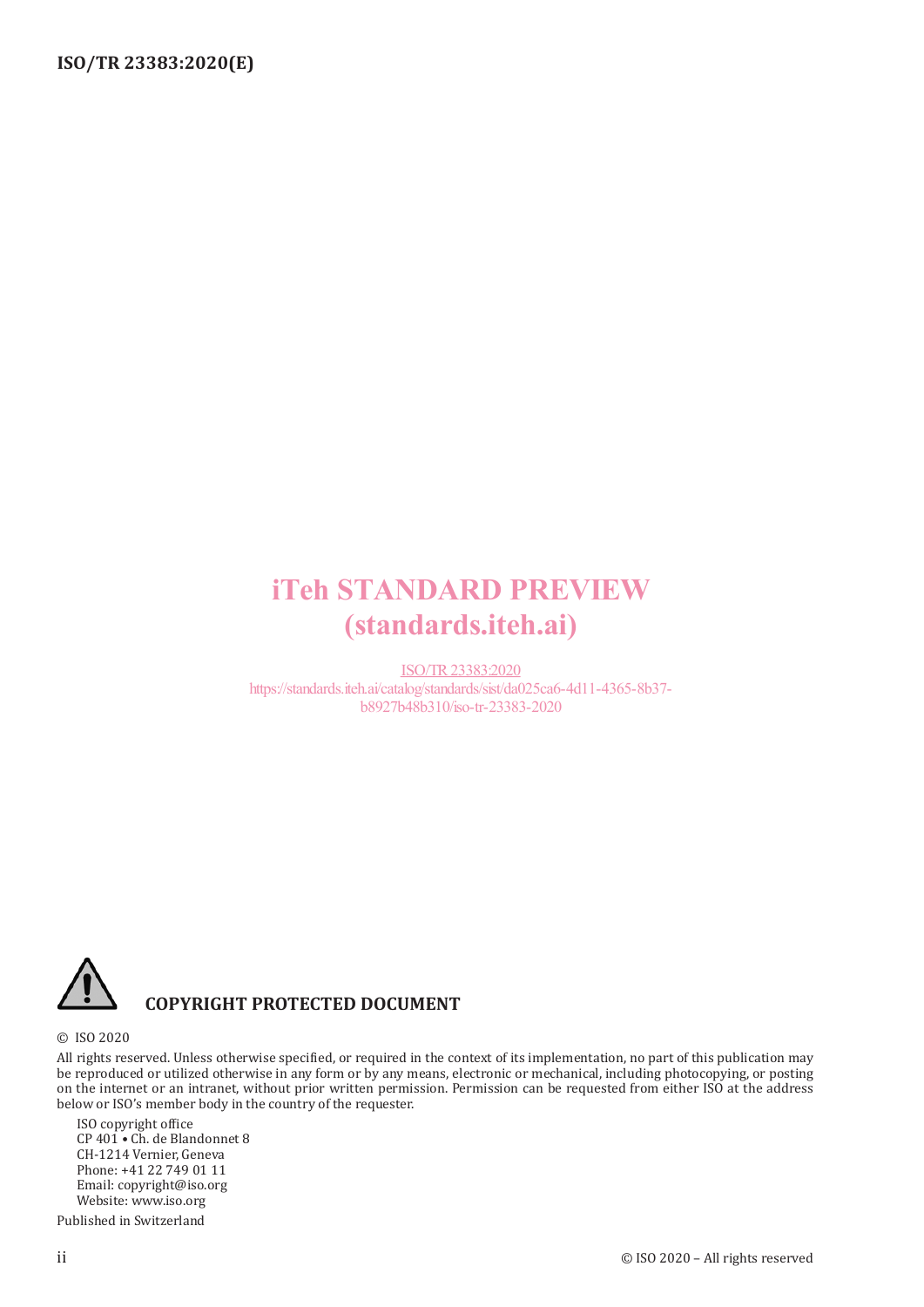## **Contents**

| 1 |                                                          |                                                                                       |  |  |  |
|---|----------------------------------------------------------|---------------------------------------------------------------------------------------|--|--|--|
|   | $\overline{2}$                                           |                                                                                       |  |  |  |
|   |                                                          |                                                                                       |  |  |  |
| 3 |                                                          |                                                                                       |  |  |  |
| 4 | Functional and smart textile products <b>Execution</b> 2 |                                                                                       |  |  |  |
|   | 4.1                                                      |                                                                                       |  |  |  |
|   |                                                          | 4.1.1                                                                                 |  |  |  |
|   |                                                          | 4.1.2                                                                                 |  |  |  |
|   |                                                          | 4.1.3                                                                                 |  |  |  |
|   |                                                          | 4.1.4                                                                                 |  |  |  |
|   |                                                          | 4.1.5<br>4.1.6                                                                        |  |  |  |
|   |                                                          | 4.1.7                                                                                 |  |  |  |
|   |                                                          | 4.1.8                                                                                 |  |  |  |
|   | 4.2                                                      |                                                                                       |  |  |  |
|   |                                                          | 4.2.1                                                                                 |  |  |  |
|   |                                                          | 4.2.2                                                                                 |  |  |  |
|   |                                                          | 4.2.3                                                                                 |  |  |  |
|   |                                                          | 4.2.4                                                                                 |  |  |  |
|   |                                                          | 4.2.5                                                                                 |  |  |  |
|   |                                                          | Super-absorbing polymers and gels. 21.<br>4.2.6                                       |  |  |  |
|   |                                                          | 4.2.7                                                                                 |  |  |  |
|   |                                                          | 4.2.8                                                                                 |  |  |  |
|   |                                                          |                                                                                       |  |  |  |
|   |                                                          | 4.2.10                                                                                |  |  |  |
|   |                                                          | 4.2.11                                                                                |  |  |  |
|   |                                                          | 4.2.12                                                                                |  |  |  |
|   |                                                          | 4.2.13                                                                                |  |  |  |
|   |                                                          | 4.2.14                                                                                |  |  |  |
| 5 |                                                          | Smart textile systems <b>Marshall</b> 9                                               |  |  |  |
|   | 5.1                                                      |                                                                                       |  |  |  |
|   |                                                          | 5.1.1                                                                                 |  |  |  |
|   |                                                          | 5.1.2                                                                                 |  |  |  |
|   |                                                          | Systems with energy function, but without communication function<br>5.1.3             |  |  |  |
|   |                                                          |                                                                                       |  |  |  |
|   |                                                          | Systems with communication function but without energy function (noE-Com)11<br>5.1.4  |  |  |  |
|   |                                                          | 5.1.5                                                                                 |  |  |  |
|   | 5.2                                                      |                                                                                       |  |  |  |
|   |                                                          | 5.2.1<br>5.2.2                                                                        |  |  |  |
|   |                                                          | Occupational safety application: work wear and protective clothing  13                |  |  |  |
|   |                                                          | 5.2.3<br>5.2.4<br>Garment based on thermal control by phase change materials (PCM) 14 |  |  |  |
|   |                                                          | 5.2.5                                                                                 |  |  |  |
|   |                                                          | 5.2.6                                                                                 |  |  |  |
|   |                                                          | 5.2.7                                                                                 |  |  |  |
|   |                                                          |                                                                                       |  |  |  |
| 6 |                                                          | Considerations for standardization <b>Execution</b> 26                                |  |  |  |
|   | 6.1                                                      |                                                                                       |  |  |  |
|   | 6.2                                                      |                                                                                       |  |  |  |
|   | 6.3<br>6.4                                               |                                                                                       |  |  |  |
|   | 6.5                                                      |                                                                                       |  |  |  |
|   |                                                          |                                                                                       |  |  |  |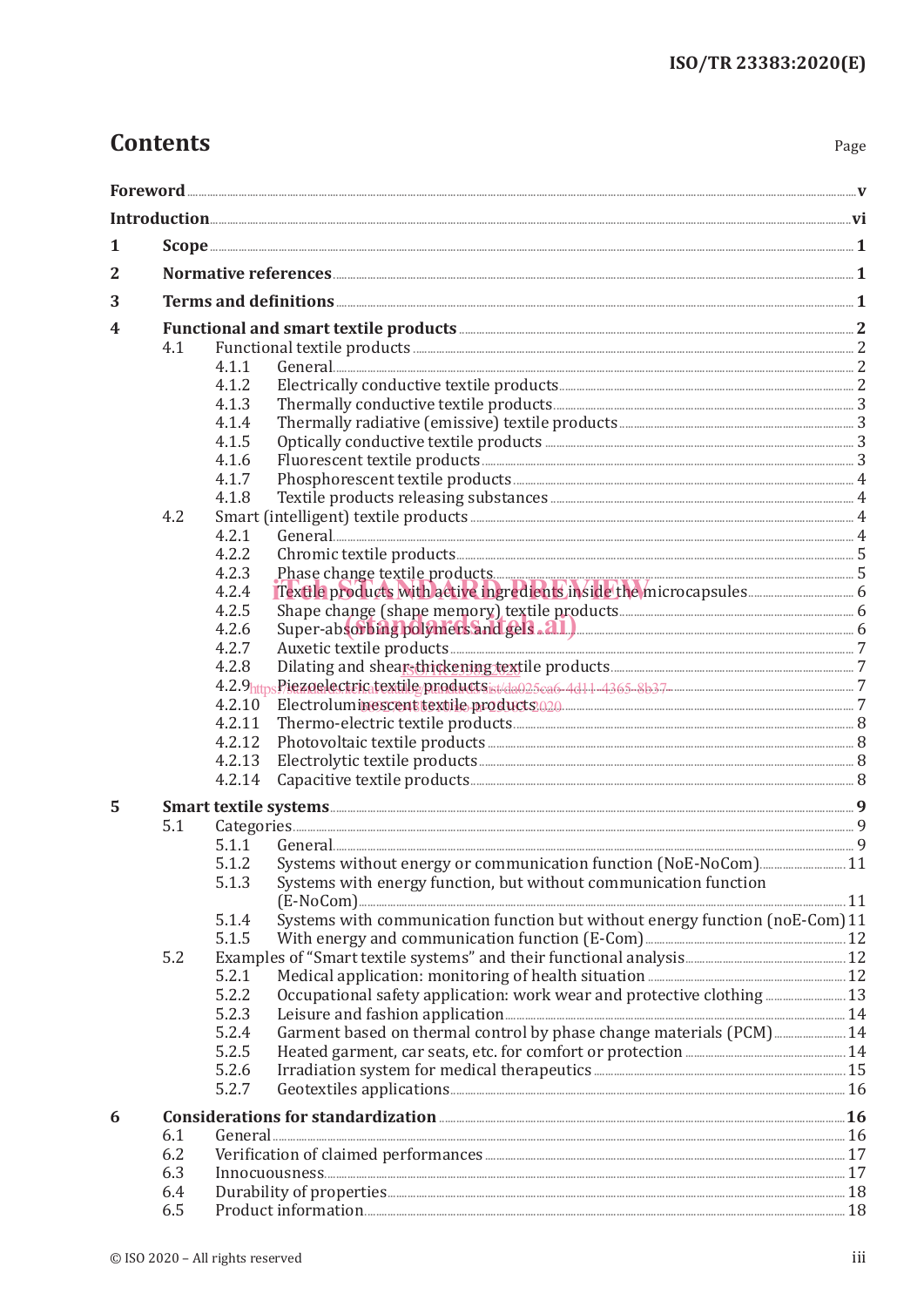## **ISO/TR 23383:2020(E)**

| 6.6 |       |                                                                                  | 1 Q |
|-----|-------|----------------------------------------------------------------------------------|-----|
| 6.7 |       | Examples of possible standardization of smart (intelligent) textile products and |     |
|     |       |                                                                                  | 1 Q |
|     | 6.7.1 | Smart (intelligent) textile products — Phase change materials (PCM)  19          |     |
|     |       |                                                                                  |     |
|     |       |                                                                                  |     |

## iTeh STANDARD PREVIEW (standards.iteh.ai)

ISO/TR23383:2020 https://standards.iteh.ai/catalog/standards/sist/da025ca6-4d11-4365-8b37 b8927b48b310/iso-tr-23383-2020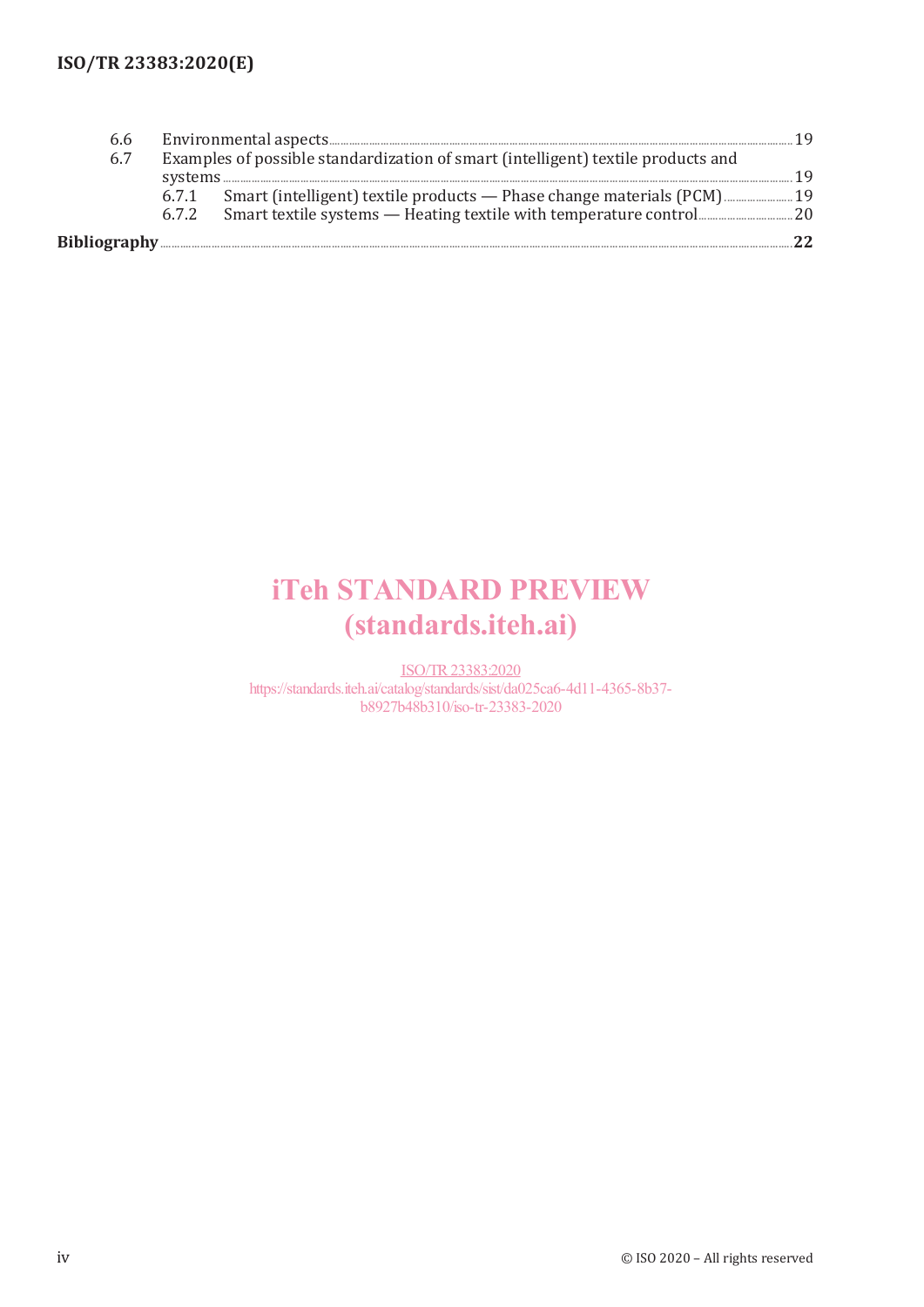## **Foreword**

ISO (the International Organization for Standardization) is a worldwide federation of national standards bodies (ISO member bodies). The work of preparing International Standards is normally carried out through ISO technical committees. Each member body interested in a subject for which a technical committee has been established has the right to be represented on that committee. International organizations, governmental and non-governmental, in liaison with ISO, also take part in the work. ISO collaborates closely with the International Electrotechnical Commission (IEC) on all matters of electrotechnical standardization.

The procedures used to develop this document and those intended for its further maintenance are described in the ISO/IEC Directives, Part 1. In particular, the different approval criteria needed for the different types of ISO documents should be noted. This document was drafted in accordance with the editorial rules of the ISO/IEC Directives, Part 2 (see www.iso.org/directives).

Attention is drawn to the possibility that some of the elements of this document may be the subject of patent rights. ISO shall not be held responsible for identifying any or all such patent rights. Details of any patent rights identified during the development of the document will be in the Introduction and/or on the ISO list of patent declarations received (see www.iso.org/patents).

Any trade name used in this document is information given for the convenience of users and does not constitute an endorsement.

For an explanation of the voluntary nature of standards, the meaning of ISO specific terms and expressions related to conformity assessment, as well as information about ISO's adherence to the experience or<br>World Trade Organization (WTO) principles in the Technical Barriers to Trade (TBT), see www.iso.org/ World Trade Organization (WTO) principles in the Technical Barriers to Trade (TBT), see www.iso.org/ iso/foreword.html. (standards.iteh.ai)

This document was prepared by Technical Committee ISO/TC 38, *Textiles*, in collaboration with the European Committee for Standardization (CEN) Technical Committee CEN/TC 248, *Textiles and textile* **European** Committee of Standardization (CEN) Technical Committee CEN/TC 248, *Textiles and textile* products, in accordance with the Agreement on technical cooperation between ISO and CEN (Vienna Agreement). b8927b48b310/iso-tr-23383-2020

Any feedback or questions on this document should be directed to the user's national standards body. A complete listing of these bodies can be found at www.iso.org/members.html.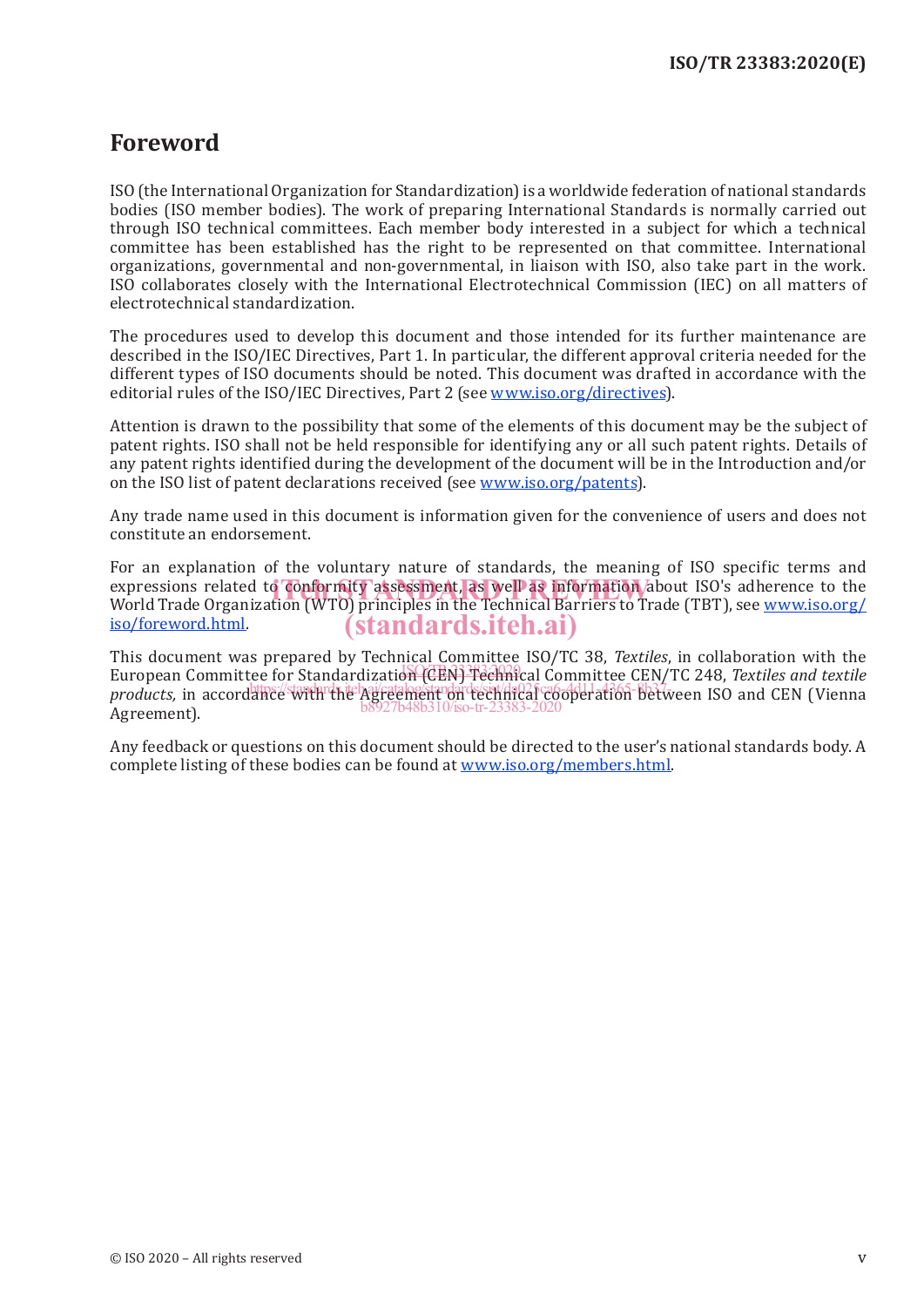## **Introduction**

Terms like "smart textile" and "intelligent textile" mean different things to different people. However, there is a common agreement that these are textiles or textile products that possess additional intrinsic and functional properties not normally associated with traditional textiles.

Although adjectives such as "smart" or "intelligent" are mainly intended for marketing purposes, more technically correct definitions will not prevent the use of this terminology by textile manufacturers or by the general public. Nor will the unintended inclusion of "non-smart" products make products any less safe or fit for purpose.

The standardization of smart textiles or smart textile products or systems is not straightforward because it involves an overlap between the standardization of the "traditional" textile product, e.g. a fire fighter's jacket, and the standardization of the additional intrinsic functional properties of the "smart product". This overlap can manifest itself in a number of areas, possibly including:

- Expertise: the knowledge and experience of standardization for the textile properties and for the additional properties (temperature sensing, variable thermal insulation properties) can come from different unrelated standardization groups. To take the above example, there should be input from standardization groups working in the areas of textiles, medical devices and electric or electronic devices.
- Testing: there is a need to test the additional functional properties to specific textile test standards and vice versa. Again, with the same example, the electronic elements should be assessed for their resistance to cleaning and the textile elements need to be tested for electrical safety.
- Unexpected and/or unintended synergies: these might result from the combination of technologies in smart textiles and need be recognized and addressed by standardization, wherever possible. For in smart textiles and need be recognized and addressed by standardization, wherever possible. For example, the presence of conductive fibres to incorporate a personal stereo into a smart raincoat might increase the risk of the wearer suffering a lightning-strike in a thunderstorm. This is despite the fact increase the risk of the wearer suffering a lightning-strike in a thunderstorm. This is despite the fact that neither rainwear nor personal stereos, when separate, need to be assessed against this risk. b8927b48b310/iso-tr-23383-2020
- Legislation: Certain textile product groups, e.g. protective clothing, geotextiles or textile floor coverings, are in addition subject to specific national and/ or regional legislation. It can be necessary to simultaneously address the requirements of legislation covering more than one product category. For example, a "classic" fire fighter's suit needs comply with the requirements for personal protective equipment, whereas a "smart" fire fighter's suit with built-in electronic and ICT features should also comply with the applicable provisions for electronic equipment and ICT. Conformity assessment will therefore need to follow the conformity assessment schemes for all applicable legal provisions.

The purpose of this document is to identify the considerations that need to be addressed when writing standards for smart textiles or applying existing standards to them. This information can be of use to:

- end-users, in determining whether a product has indeed been fully assessed;
- conformity assessment bodies, as a guide towards assessing products according to the appropriate standards;
- specification writers, as a guide to writing new specific standards for smart textiles;
- manufacturers of smart textiles, to advise them on appropriate product testing and on suitable ways to substantiate product claims;
- market surveillance authorities, to help in the assessment of product claims, product safety and fitness for purpose.

The factual information in this document is available elsewhere in a more comprehensive form and each individual item will inevitably be common knowledge to at least one group of readers. The aim of this document is to guide readers through those areas, with which they are not familiar, and to direct them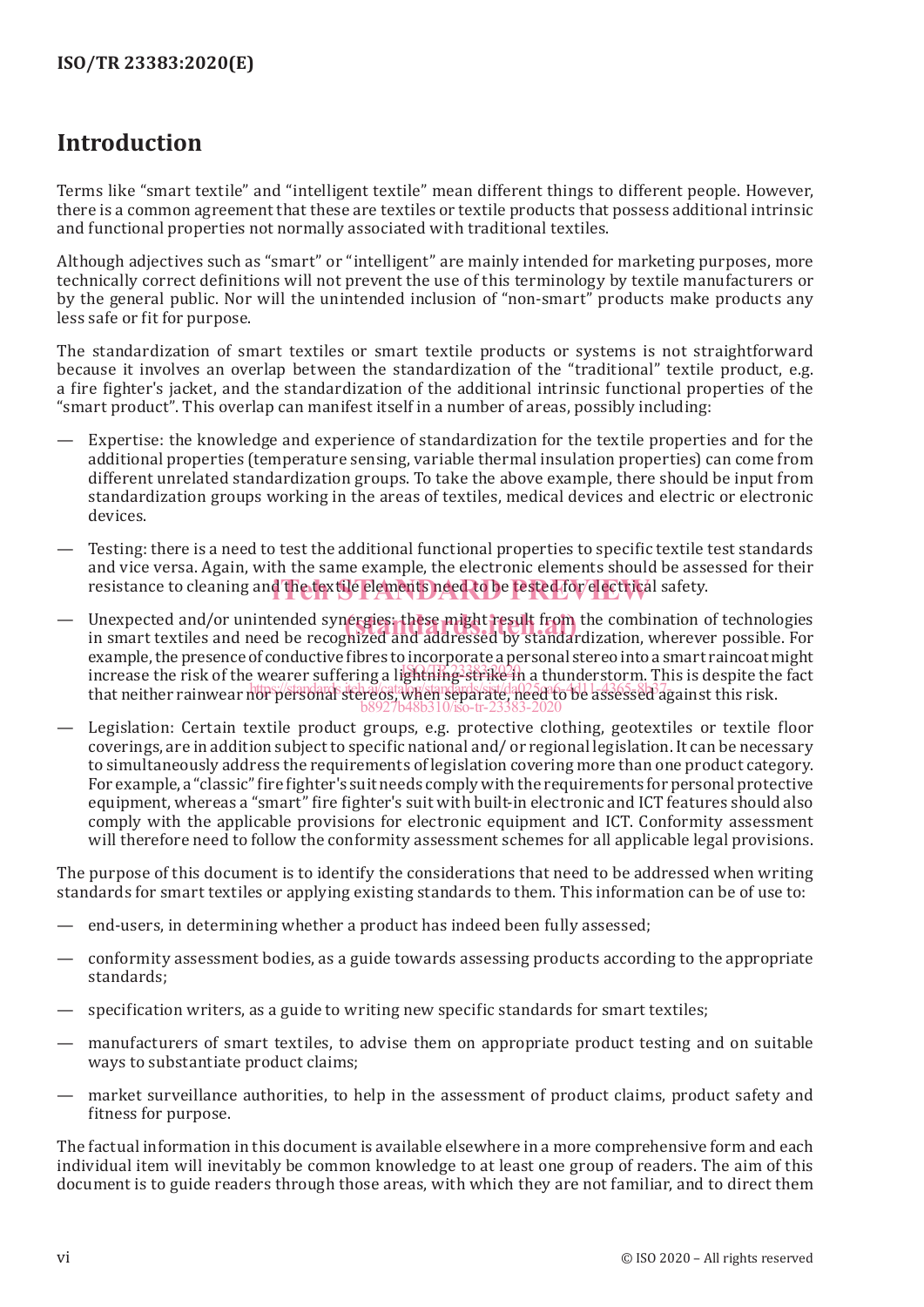towards further, more specialized reading. In accordance with ISO rules, this document is intended to be reviewed regularly to keep it in line with technical and market evolutions.

## iTeh STANDARD PREVIEW (standards.iteh.ai)

ISO/TR23383:2020 https://standards.iteh.ai/catalog/standards/sist/da025ca6-4d11-4365-8b37 b8927b48b310/iso-tr-23383-2020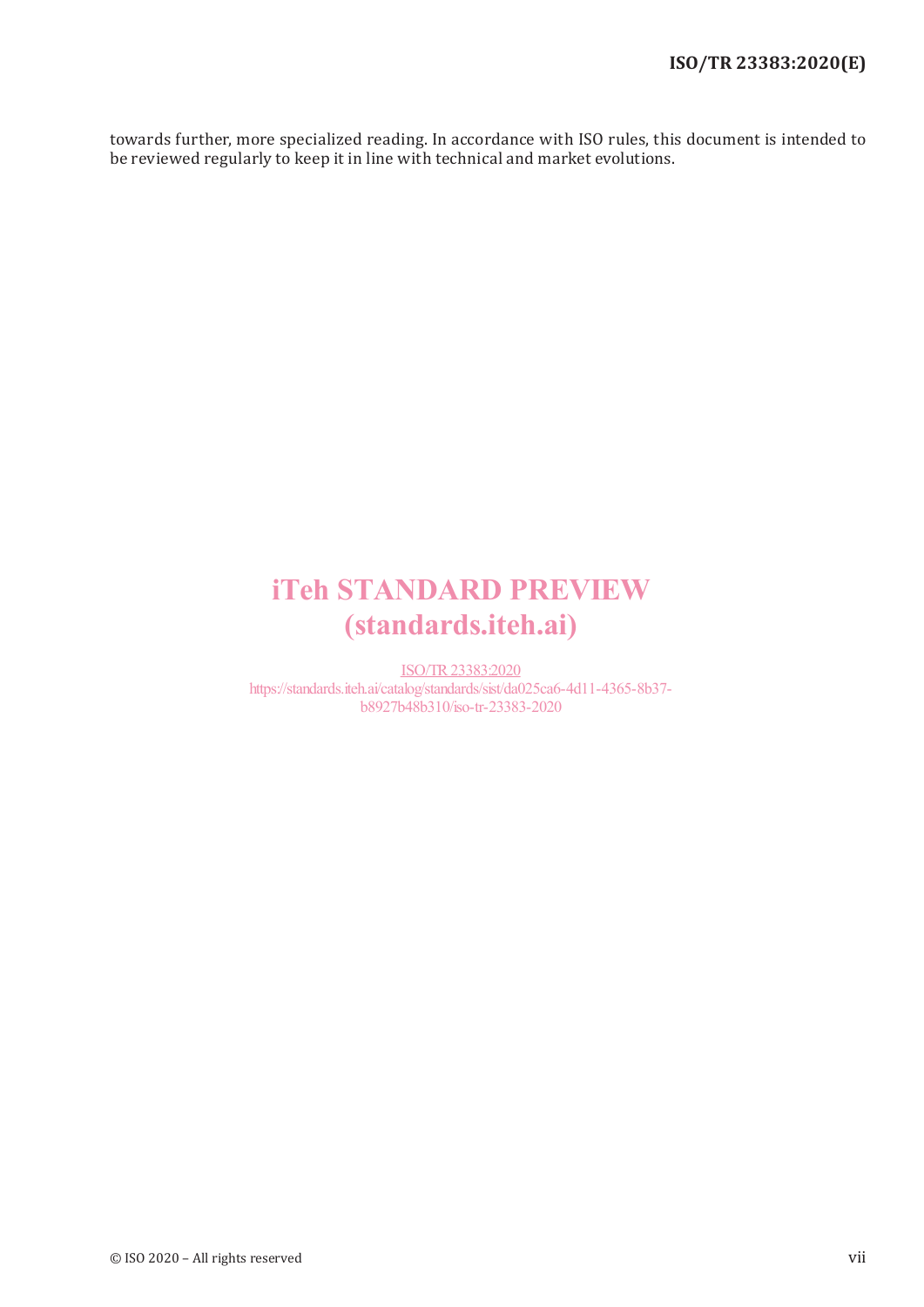## iTeh STANDARD PREVIEW (standards.iteh.ai)

ISO/TR23383:2020 https://standards.iteh.ai/catalog/standards/sist/da025ca6-4d11-4365-8b37 b8927b48b310/iso-tr-23383-2020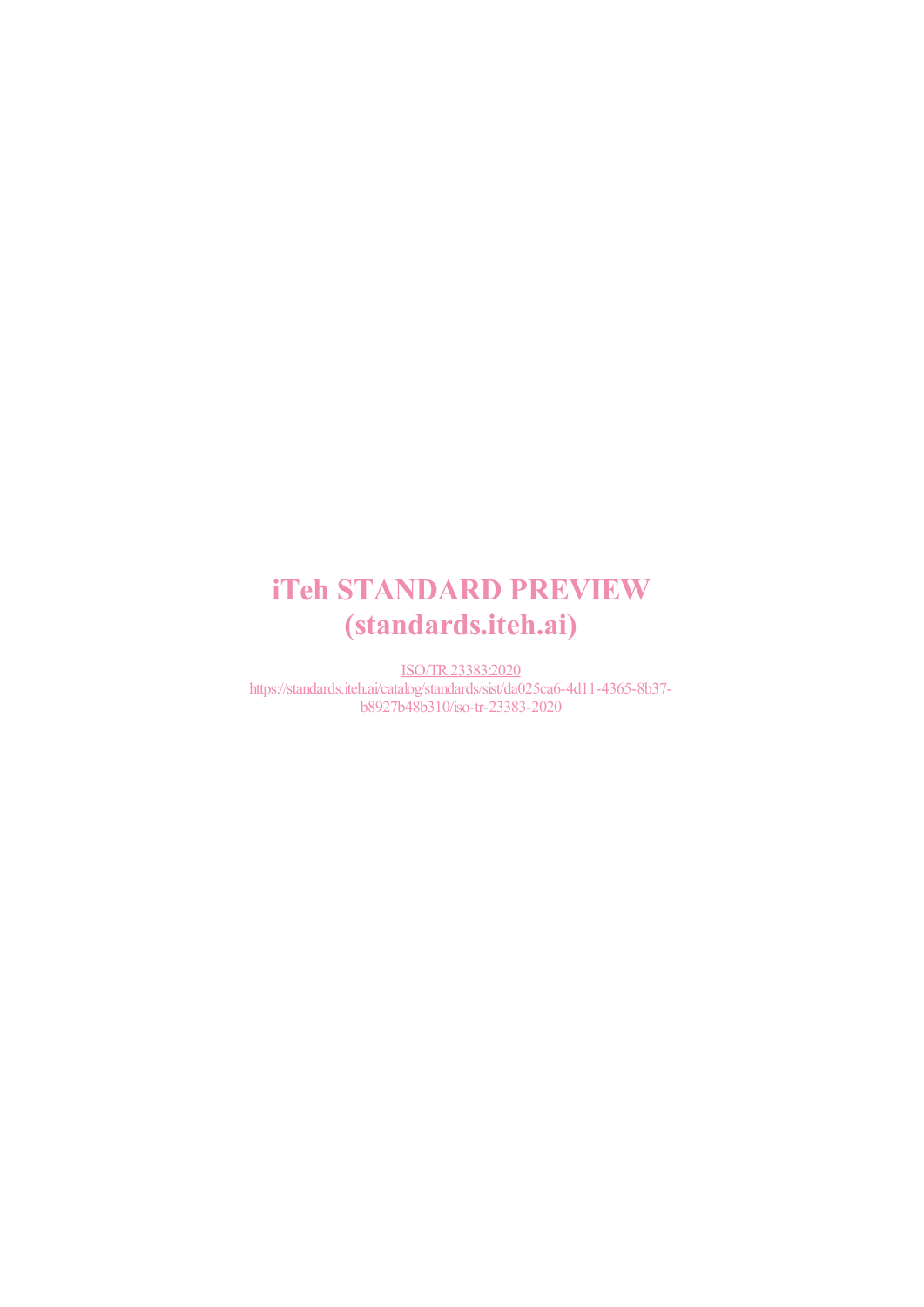## **Textiles and textile products — Smart (Intelligent) textiles— Definitions, categorisation, applications and standardization needs**

## **1 Scope**

This document provides definitions in the field of "smart" textiles and textile products as well as a categorization of different types of smart textiles. It describes briefly the current stage of development of these products and their application potential and gives indications on preferential standardization needs.

## **2 Normative references**

There are no normative references in this document.

## **3 Terms and definitions**

For the purposes of this document, the following terms and definitions apply.

ISO and IEC maintain terminological databases for use in standardization at the following addresses: (standards.iteh.ai)

b8927b48b310/iso-tr-23383-2020

- ISO Online browsing platform: available at https://www.iso.org/obp
- IEC Electropedia: available at http://www.electropedia.org/ ISO/TR23383:2020 https://standards.iteh.ai/catalog/standards/sist/da025ca6-4d11-4365-8b37-

**3.1**

## **textile fibre**

unit of matter characterised by its flexibility, fineness and high ratio of length to maximum transverse dimension, which render it suitable for textile applications

[SOURCE: Regulation EU 1007/2011, Article 3, 1. (b), (i)]

## **3.2**

## **textile product**

product made of *textile fibres* (3.1), yarns and/ or fabrics and intended to be used, as such or in conjunction with other textile or non-textile elements

## **3.3**

## **functional textile product**

textile product to which a specific function is added by means of material, composition, construction and/or finishing (applying additives, etc.)

## **3.4**

#### **smart textile product intelligent textile product interactive textile product**

*functional textile product* (3.3) which interacts reversibly with its environment, or responds or adapts to changes in the environment

Note 1 to entry: The term "smart textile" can refer to either a "smart textile product" or a "smart textile system". Only the context, in which the term is used, determines which one of the two is intended.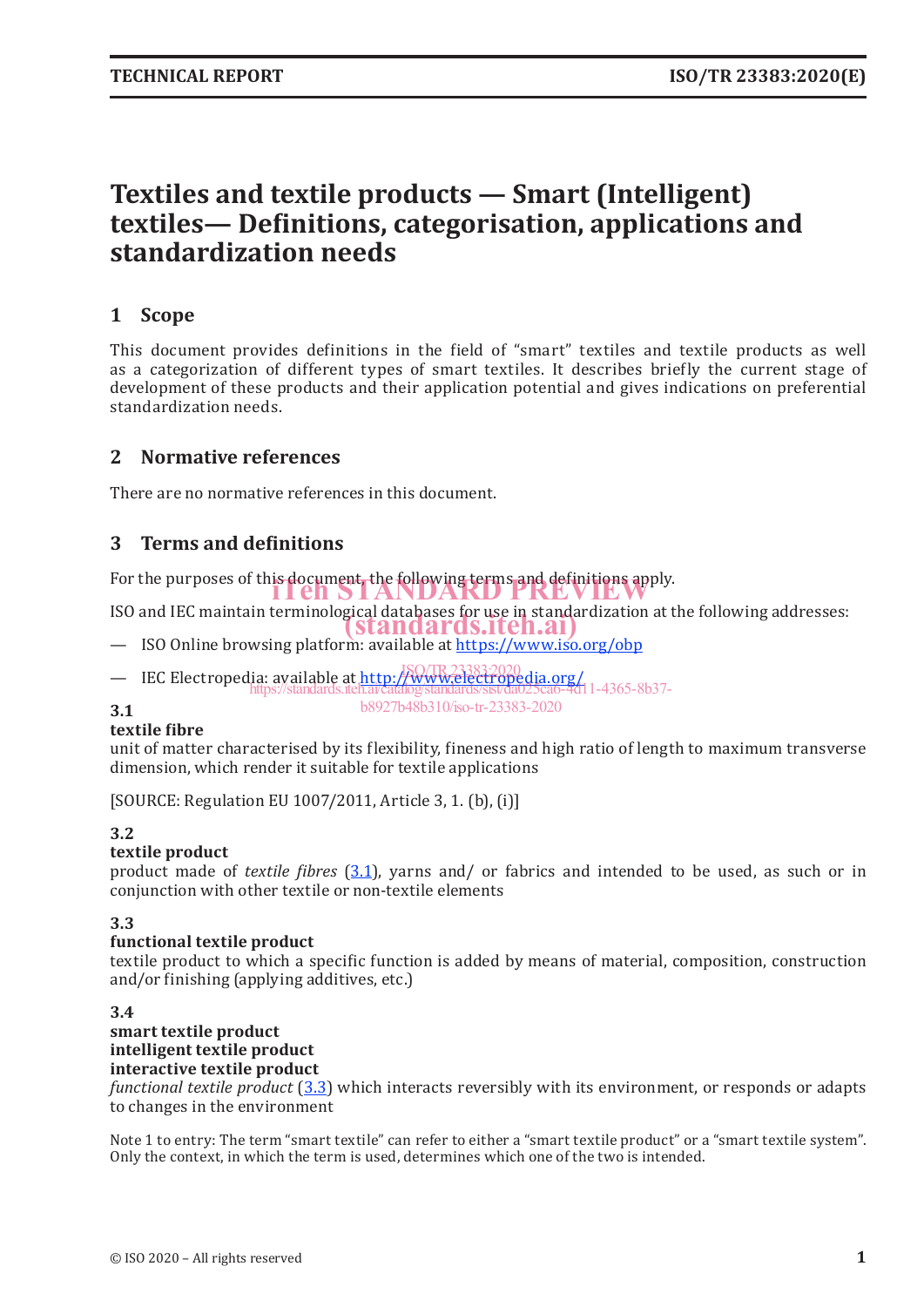## **3.5**

## **environment**

### **surroundings**

circumstances, objects, or conditions, which surround a textile material or textile product or the user of that material or product

## **3.6**

### **non-textile element**

product which is not composed of *textile fibres* (3.1)

Note 1 to entry: Non-textile element(s) can include elements used for garment construction, for example slide fastener(s), press stud(s), button(s), membranes, non-textile patches, prints, coatings, finishes.

Note 2 to entry: Non-textile element(s) can also include elements with functionalities listed in 4.1 and 4.2.

### **3.7**

### **textile system**

assemblage of textile product(s) and non-textile element(s)

### **3.8**

### **smart textile system**

textile-based system which exhibits an intended and exploitable response as a reaction either to changes in its surroundings/environment or to an external signal/input

# **4 Functional and smart textile products** iTeh STANDARD PREVIEW

## **4.1 Functional textile products** (standards.iteh.ai)

#### **4.1.1 General**

## ISO/TR23383:2020

Functional textile products can be components of smart textile systems and hence functional textile products, which are relevant for these smart textile systems, are discussed here. This is illustrated by the following examples. https://standards.iteh.ai/catalog/standards/sist/da025ca6-4d11-4365-8b37-

EXAMPLE 1 A textile resistance heater

- Functional textile product: a conductive material forming the basis of a resistance heater in a textile system.
- Smart textile system: a textile resistance heater as (part of) a textile system, connected to an electrical power supply which can only be switched on and off manually or a resistance heater as part of a textile system, connected to an electrical power supply with a regulated power output and equipped with a temperature sensor as to maintain a constant temperature around the heater.

EXAMPLE 2 Optical fibres

- Functional textile product: optical fibres used as part of a textile system
- Smart textile system: optical fibres as (part of) a textile system, connected to a light source which can only be switched on and off manually or optical fibres as part of a textile system, connected to a light source with a regulated power output and equipped with a sensor to adjust the illumination level to the amount of light present due to other light sources in the surroundings of the textile system.

## **4.1.2 Electrically conductive textile products**

Electrically conductive textile product conducts an electrical current or supply an electric field to a device. Electrical conduction is the movement of electrically charged particles through an electrical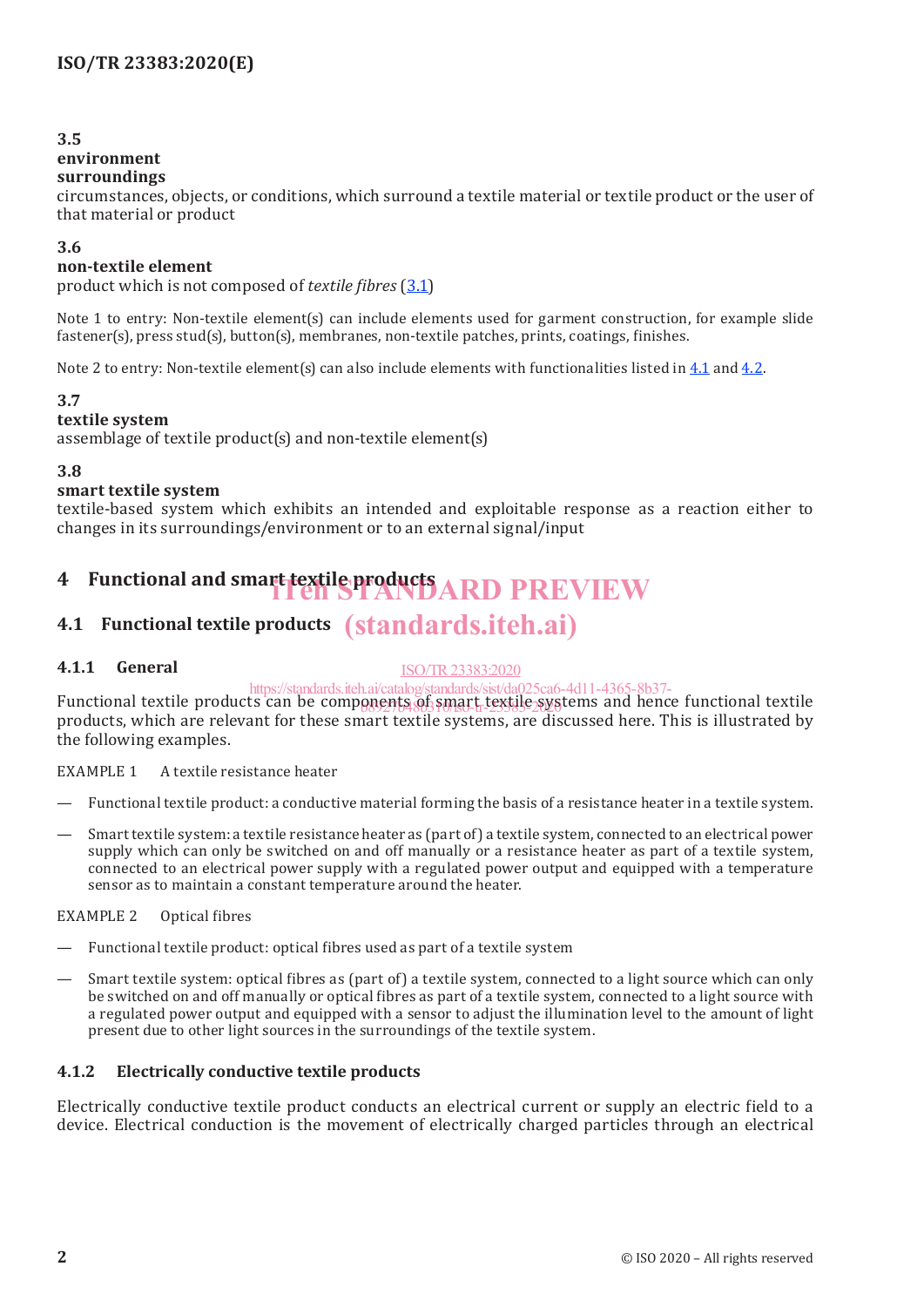conductor, called an electric current. The charge transport can result as a response to an electric field or as a result of a concentration gradient in carrier density, i.e. by diffusion.

NOTE A material is considered to have a "good electrical conductivity" if it has a specific conductivity (resistivity) of  $> 10^2$  S/m (<10<sup>4</sup>  $\Omega$ ·cm). A material is considered to have "ohmic behaviour" if its resistance follows Ohms law, a fundamental law of electricity, stating that the voltage at the terminals of an ideal resistor is proportional to the current in the resistor<sup>1</sup>). The materials with the highest specific conductivity are metals. Some polymers and ceramics can also show ohmic behaviour, e.g. intrinsically conductive polymers (e.g. doped polyaniline) or indium tin oxide (ITO).

## **4.1.3 Thermally conductive textile products**

Thermally conductive textile products conduct heat. The transfer of thermal energy in a substance is due to a temperature gradient, i.e. from a region of higher temperature to a region of lower temperature, acting to equalize temperature differences.

Metals have thermal conductivities above approximately 20 W/(m·K) and are considered to be very good thermal conductors. Their thermal conductivity increases with their electrical conductivity. There are also non-metallic elements and compounds that are (very) good thermal conductors (e.g. carbon and boron nitride).

Applications in smart textile systems can be as a heat sink, e.g. for cooling electronic components.

### **4.1.4 Thermally radiative (emissive) textile products**

Thermally radiative (emissive) textile products radiate heat, i.e. they emit electromagnetic radiation in the infrared range of 750 nm to 100 um from their surface due to their temperature. the infrared range of 750 nm to 100 µm from their surface due to their temperature.

Thermal radiation (emission) can be utilized in the form of a resistance heater, where the resistance of Thermal radiation (emission) can be utilized in the form of a resistance heater, where the resistance of a conductor is used to heat the conductor to a sufficiently high temperature to generate heat radiation or as a heat exchanger, e.g. a pipe with hot air or hot water flowing through jt. https://standards.iteh.ai/catalog/standards/sist/da025ca6-4d11-4365-8b37-

Applications in smart textile products are as thermal heaters, as described in <u>4.1.1</u>.

#### **4.1.5 Optically conductive textile products**

Optically conductive textile products transport (visible) light, i.e. electromagnetic radiation in the range of 400 nm to 750 nm.

Optical fibres from glass or plastic keep the light in their core by total internal reflection, i.e. the fibre acts as a waveguide. Optical fibres are widely used in fibre-optic communications, which permits transmission over longer distances and at higher bandwidths (data rates) than other forms of communications. Fibres are used instead of metal wires because signals travel along them with less loss, and they are also immune to electromagnetic interference.

Fibres are also used for illumination, and are wrapped in bundles so they can be used to carry images, thus allowing viewing in tight spaces. Specially designed fibres are used for a variety of other applications, including sensors and fibre lasers.

### **4.1.6 Fluorescent textile products**

Fluorescence is the molecular absorption of a photon, followed almost instantaneously by the emission of a less energetic photon. As the emitted photon is of lower energy than the absorbed photon, the emitted light will be of longer wavelength than the absorbed light, which allows, for example, to turn UV radiation into visible light.

<sup>1)</sup> www.electropedia.org IEV ref 131–15–08.